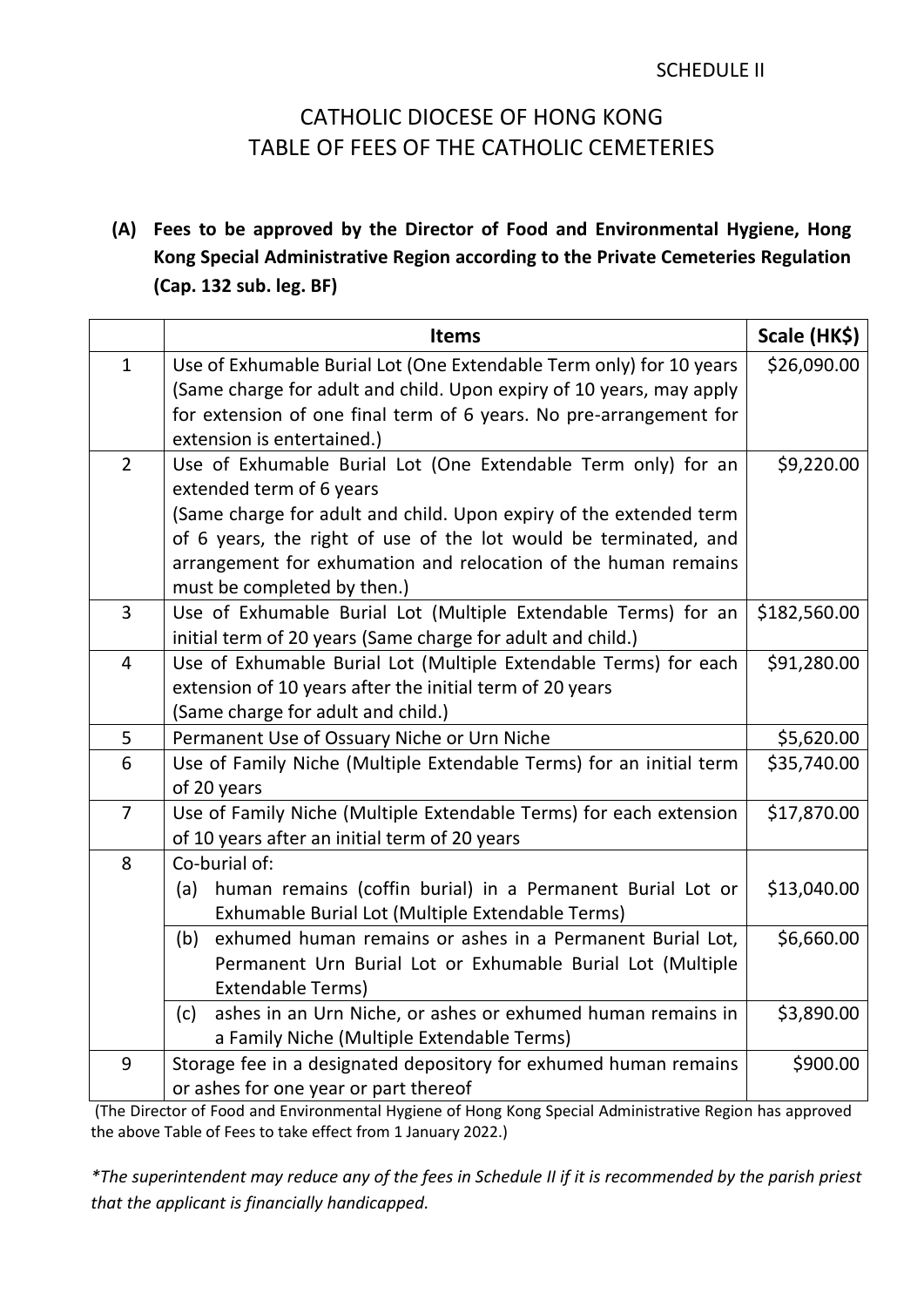## **(B) Administration Fees of the Catholic Cemeteries**

|                | <b>Items</b>                                                                | Scale (HK\$) |
|----------------|-----------------------------------------------------------------------------|--------------|
| $\mathbf{1}$   | Supply and Installation of Sealing Slab for Standard Niche                  | \$1,400.00   |
|                | (This includes sealing slab, black/white photograph, inscription details in |              |
|                | black paint.)                                                               |              |
| $\overline{2}$ | Supply and Installation of Sealing Slab for Family Niche                    | \$2,800.00   |
|                | (This includes sealing slab, black/white photograph, inscription details in |              |
|                | black paint.)                                                               |              |
| 3              | Exhumation of:                                                              |              |
|                | (a) human remains in Permanent Burial Lot / Exhumable Burial Lot            | \$5,000.00   |
|                | (One Extendable Term Only) / Exhumable Burial Lot (Multiple                 |              |
|                | <b>Extendable Terms)</b>                                                    |              |
|                | (Fee includes digging, clearing, and backfilling of grave; not              |              |
|                | refundable even when, upon digging, the human remains are found             |              |
|                | to be unsuitable for exhumation.)                                           |              |
|                | (b) exhumed human remains or ashes in Permanent Burial Lot /                | \$3,500.00   |
|                | Permanent Urn Burial Lot / Exhumable Burial Lot (Multiple                   |              |
|                | Extendable Terms) (for each deceased)                                       |              |
|                | (c) Re-opening Permanent Burial Lot / Exhumable Burial Lot (One             | \$2,500.00   |
|                | Extendable Term Only) / Exhumable Burial Lot (Multiple                      |              |
|                | Extendable Terms) (for re-exhumation of human remains)                      |              |
| 4              | Exportation of encoffined human remains or exhumed human                    | \$700.00     |
|                | remains or ashes out of the cemetery                                        |              |
| 5              | Cement paving of Burial Lot / Urn Burial Lot                                | \$2,000.00   |
| 6              | Demolition of existing grave, digging and clearing in Permanent             | \$5,500.00   |
|                | Burial Lot / Exhumable Burial Lot (One Extendable Term Only) /              |              |
|                | Exhumable Burial Lot (Multiple Extendable Terms) (Price negotiable          |              |
|                | for existing gravestone exceeding standard dimensions.)                     |              |
| $\overline{7}$ | Demolition of existing grave, digging and clearing in Permanent Urn         | \$4,000.00   |
|                | Burial Lot (Price negotiable for existing gravestone exceeding standard     |              |
|                | dimensions.)                                                                |              |
| 8              | Construction of an underground chamber in Exhumable Burial Lot              | \$29,800.00  |
|                | (Multiple Extendable Terms)                                                 |              |
| 9              | Issue of Work Permit for Appointed Approved Contractor to carry             | \$400.00     |
|                | out construction, repair, maintenance and other works in the                |              |
|                | Catholic Cemetery (per burial ground and per application)                   |              |
| 10             | Appointed Approved Contractor's deposit, or additional deposit for          | \$5,000.00   |
|                | each extension (per burial ground and per application)                      |              |

(The Diocesan Board of Catholic Cemeteries revised Part (B) Administration Fees and Part (C) Miscellaneous Fees of the Table of Fees on 2 March 2020 to take effect from 1 September 2020.)